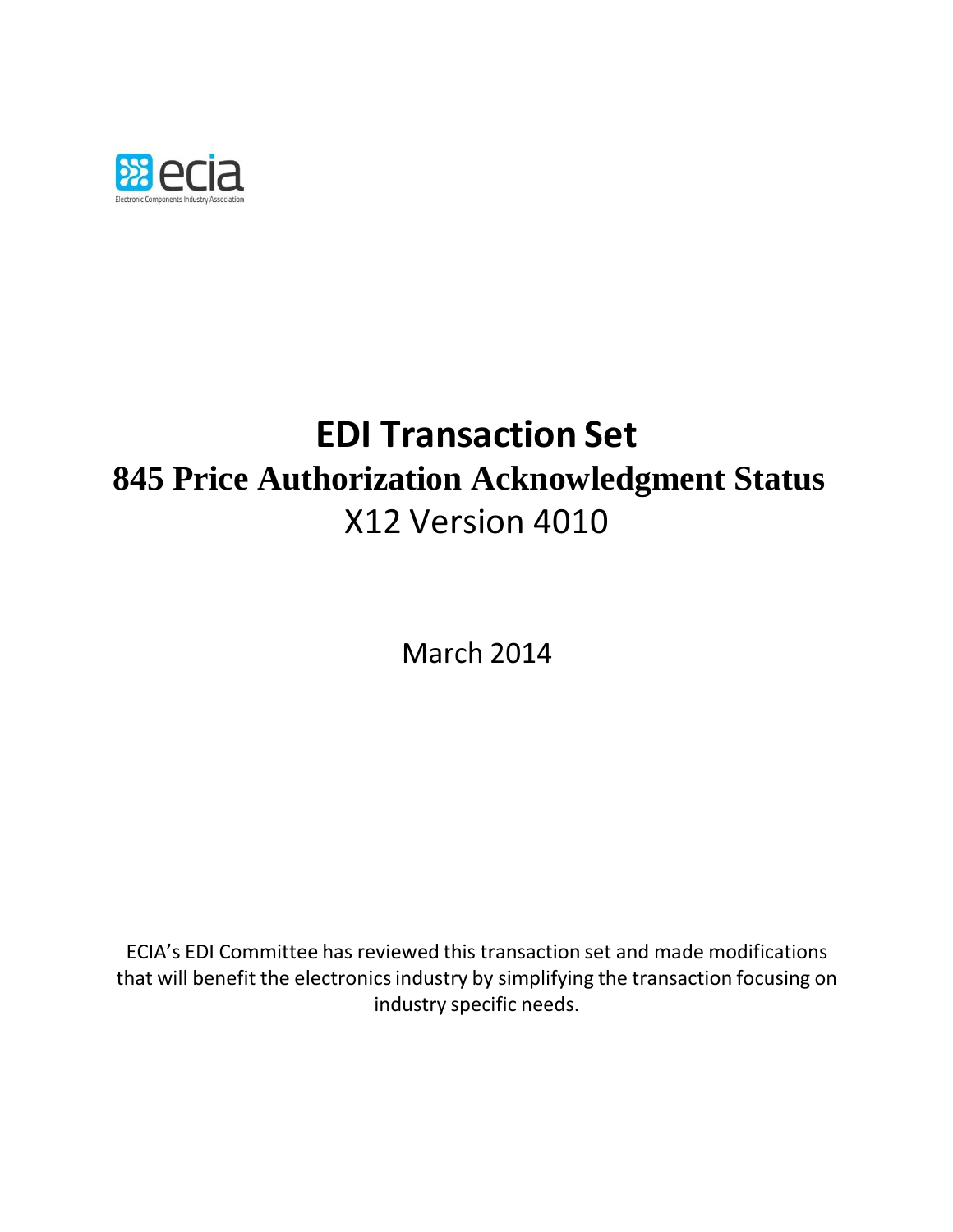### **NOTICE**

ECIA Industry Guidelines and Publications contain material that has been prepared, progressively reviewed, and approved through various ECIA-sponsored industry task forces, comprised of ECIA member distributors, manufacturers, and manufacturers' representatives. After adoption, efforts are taken to ensure widespread dissemination of the guidelines. ECIA reviews and updates the guidelines as needed.

ECIA Industry Guidelines and Publications are designed to serve the public interest, including electronic component distributors, manufacturers and manufacturers' representatives through the promotion of uniform and consistent practices between manufacturers, distributors, and manufacturers' representatives resulting in improved efficiency, profitability, product quality, safety, and environmentally responsible practices. Existence of such guidelines shall not in any respect preclude any member or non-member of ECIA from adopting any other practice not in conformance to such guidelines, nor shall the existence of such guidelines preclude their voluntary use by those other than ECIA members, whether the guideline is to be used either domestically or internationally.

ECIA does not assume any liability or obligation whatever to parties adopting ECIA Industry Guidelines and Publications. Each company must independently assess whether adherence to some or all of the guidelines is in its own best interest.

Inquiries, comments, and suggestions relative to the content of this ECIA Industry Guideline should be addressed to ECIA headquarters.

Published by

#### ELECTRONIC COMPONENTS INDUSTRY ASSOCIATION 1111 Alderman Dr., Suite 400 Alpharetta, GA 30005 678-393-9990

Copyright 2014 Printed in U.S.A. All rights reserved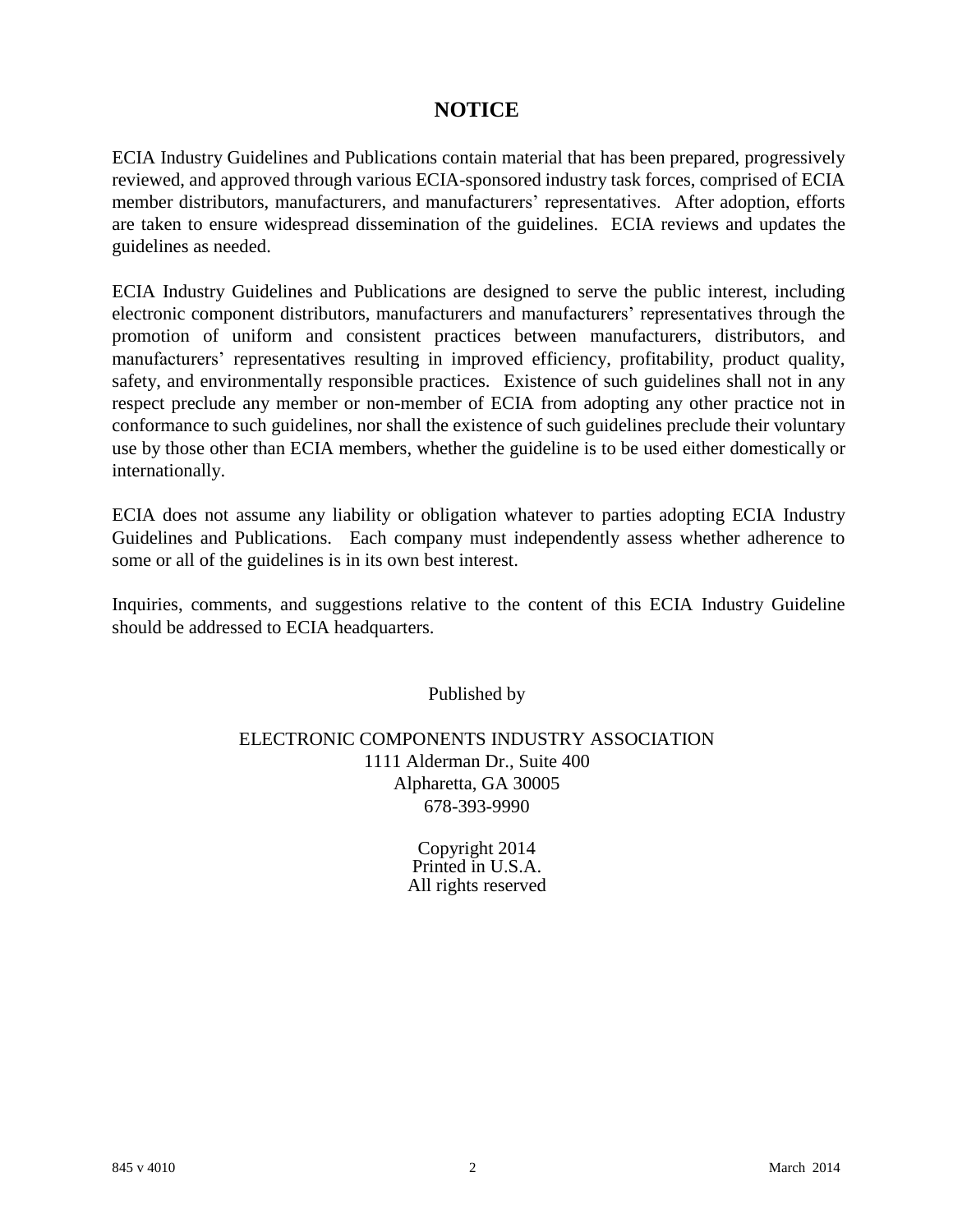## **845 Price Authorization Acknowledgment Status**

### **Functional Group ID=PA**

#### **Introduction:**

This Draft Standard for Trial Use contains the format and establishes the data content of the Price Authorization Acknowledgment/Status Transaction Set (845) for use within the context of an Electronic Data Interchange (EDI) environment. The transaction set can be used by a vendor or manufacturer to transmit specific data relative to the status of or changes to outstanding price authorizations.

#### **Heading:**

|   | Pos.<br><u>No.</u> | Seg.<br>ID     | Name                                      | Req.<br>Des. | Max.Use | Loop<br>Repeat | <b>Notes and</b><br>Comments |
|---|--------------------|----------------|-------------------------------------------|--------------|---------|----------------|------------------------------|
| M | 010                | <b>ST</b>      | <b>Transaction Set Header</b>             | M            |         |                |                              |
| M | 020                | <b>BPA</b>     | Beginning Segment for Price Authorization | M            |         |                |                              |
|   | 070                | N <sub>1</sub> | Party Identification                      | M            |         |                |                              |

#### **Detail:**

| Pos.<br><u>No.</u> |     | Seg.<br>$\underline{\mathbf{ID}}$ | <b>Name</b>                   | Req.<br>Des. | <b>Max.Use</b> | Loop<br>Repeat | <b>Notes and</b><br><b>Comments</b> |  |
|--------------------|-----|-----------------------------------|-------------------------------|--------------|----------------|----------------|-------------------------------------|--|
|                    |     |                                   |                               |              | >1             |                |                                     |  |
|                    | 010 | <b>CON</b>                        | <b>Contract Number Detail</b> | M            |                |                |                                     |  |
|                    | 050 | N1                                | Party Identification          | M            | -1             |                |                                     |  |
|                    | 120 | PAD                               | Product Adjustment Detail     | $\Omega$     |                |                |                                     |  |
|                    | 160 | <b>UIT</b>                        | <b>Unit Detail</b>            | M            | >1             |                |                                     |  |
|                    | 170 | <b>QTY</b>                        | <b>Quantity Information</b>   | M            | >1             |                |                                     |  |
|                    | 190 | <b>CUR</b>                        | Currency                      | $\mathbf{O}$ |                |                |                                     |  |
|                    | 220 | <b>DTM</b>                        | Date/Time Reference           | M            | >1             |                |                                     |  |
|                    | 230 | LIN                               | Item Identification           | M            |                |                |                                     |  |

#### **Summary:**

|   | Pos.<br>Seg. |     |                                | Req. |                | Loop          | <b>Notes and</b> |
|---|--------------|-----|--------------------------------|------|----------------|---------------|------------------|
|   | <u>No.</u>   | ID  | <u>Name</u>                    | Des. | <b>Max.Use</b> | <b>Repeat</b> | Comments         |
|   | 010          | CTT | <b>Transaction Totals</b>      | M    |                |               |                  |
| М | 020          | SЕ  | <b>Transaction Set Trailer</b> | M    |                |               |                  |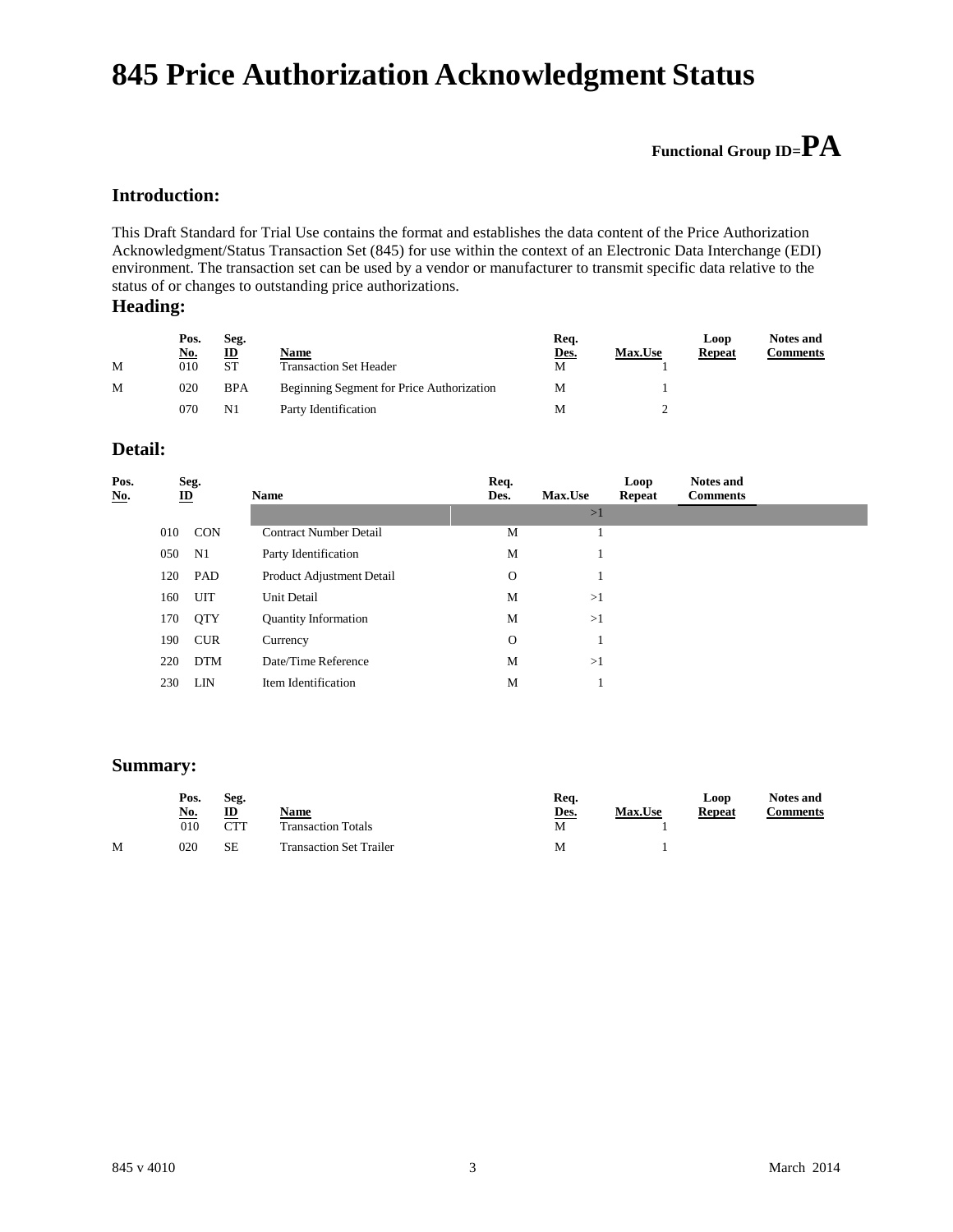**Segment: ST Transaction Set Header Position:** Loop:<br>
Level: **Level:** Heading **Usage:** Mandatory **Max Use:** 1

|   | Ref.             | Data    |             | <b>Data Element Summary</b>                                                                                                                    |                   |
|---|------------------|---------|-------------|------------------------------------------------------------------------------------------------------------------------------------------------|-------------------|
|   | Des.             | Element | <b>Name</b> |                                                                                                                                                | <b>Attributes</b> |
| M | ST <sub>01</sub> | 143     |             | <b>Transaction Set Identifier Code</b>                                                                                                         | ID $3/3$          |
|   |                  |         |             | Code uniquely identifying a Transaction Set                                                                                                    |                   |
|   |                  |         | 845         | Price Authorization Acknowledgment/Status                                                                                                      |                   |
| M | <b>ST02</b>      | 329     |             | <b>Transaction Set Control Number</b>                                                                                                          | AN 4/9            |
|   |                  |         |             | Identifying control number that must be unique within the transaction set<br>functional group assigned by the originator for a transaction set |                   |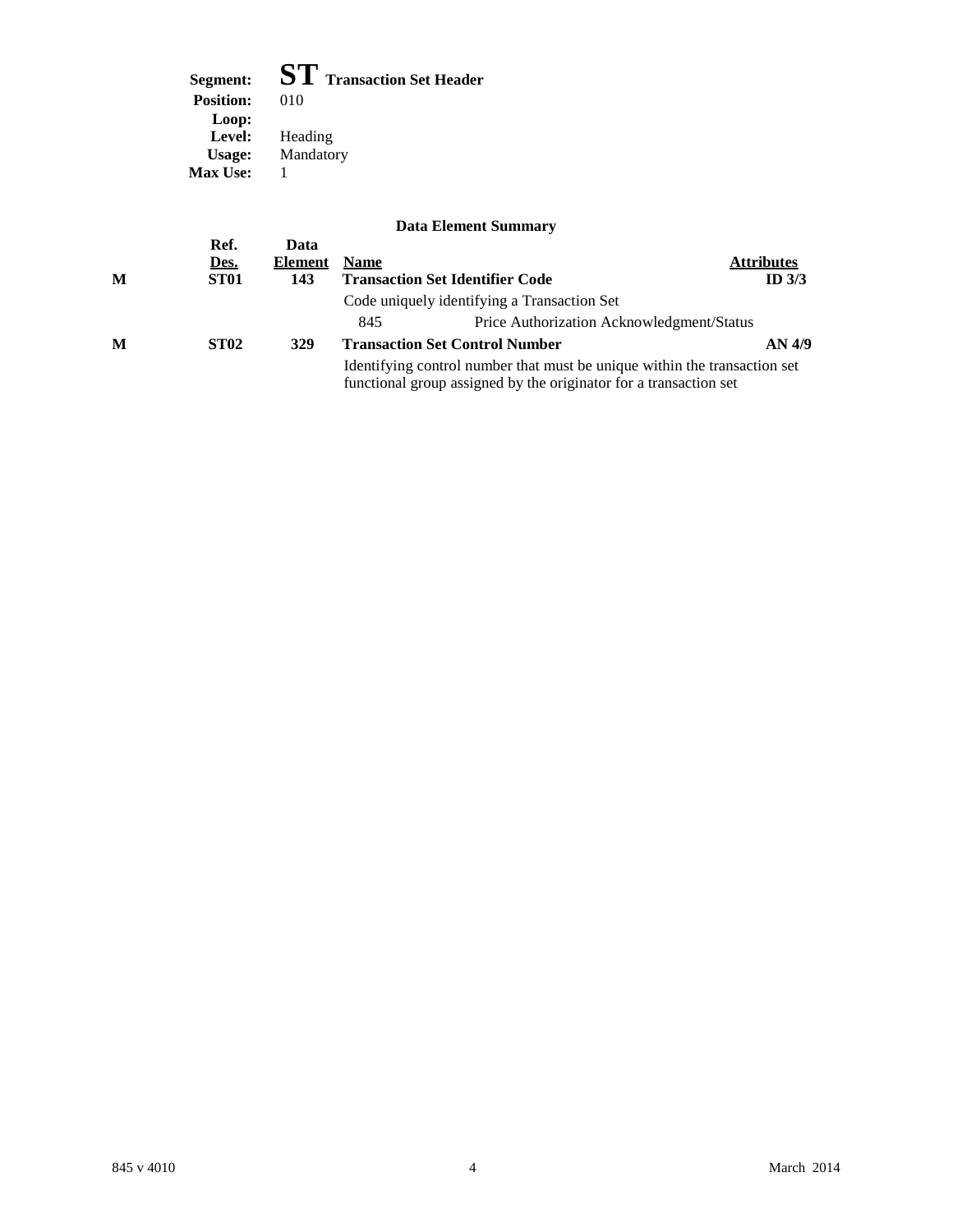|                  | Segment: BPA Beginning Segment for Price Authorization Acknowledgment Status |
|------------------|------------------------------------------------------------------------------|
| <b>Position:</b> | 020                                                                          |
| Loop:            |                                                                              |
| Level:           | Heading                                                                      |
| Usage:           | Mandatory                                                                    |
| <b>Max Use:</b>  |                                                                              |

|   |              |                 |             | рам вкисне баннии у                                |                   |
|---|--------------|-----------------|-------------|----------------------------------------------------|-------------------|
|   | Ref.<br>Des. | Data<br>Element | <b>Name</b> |                                                    | <b>Attributes</b> |
| M | <b>BPA01</b> | 353             |             | <b>Contract Status Purpose Code</b>                | ID $2/2$          |
|   |              |                 |             | Code indicating purpose of contract pricing status |                   |
|   |              |                 | 00          | Original                                           |                   |
| M | BPA02        | 373             | Date        |                                                    | ID $8/8$          |
|   |              |                 |             | Date expressed as CCYYMMDD                         |                   |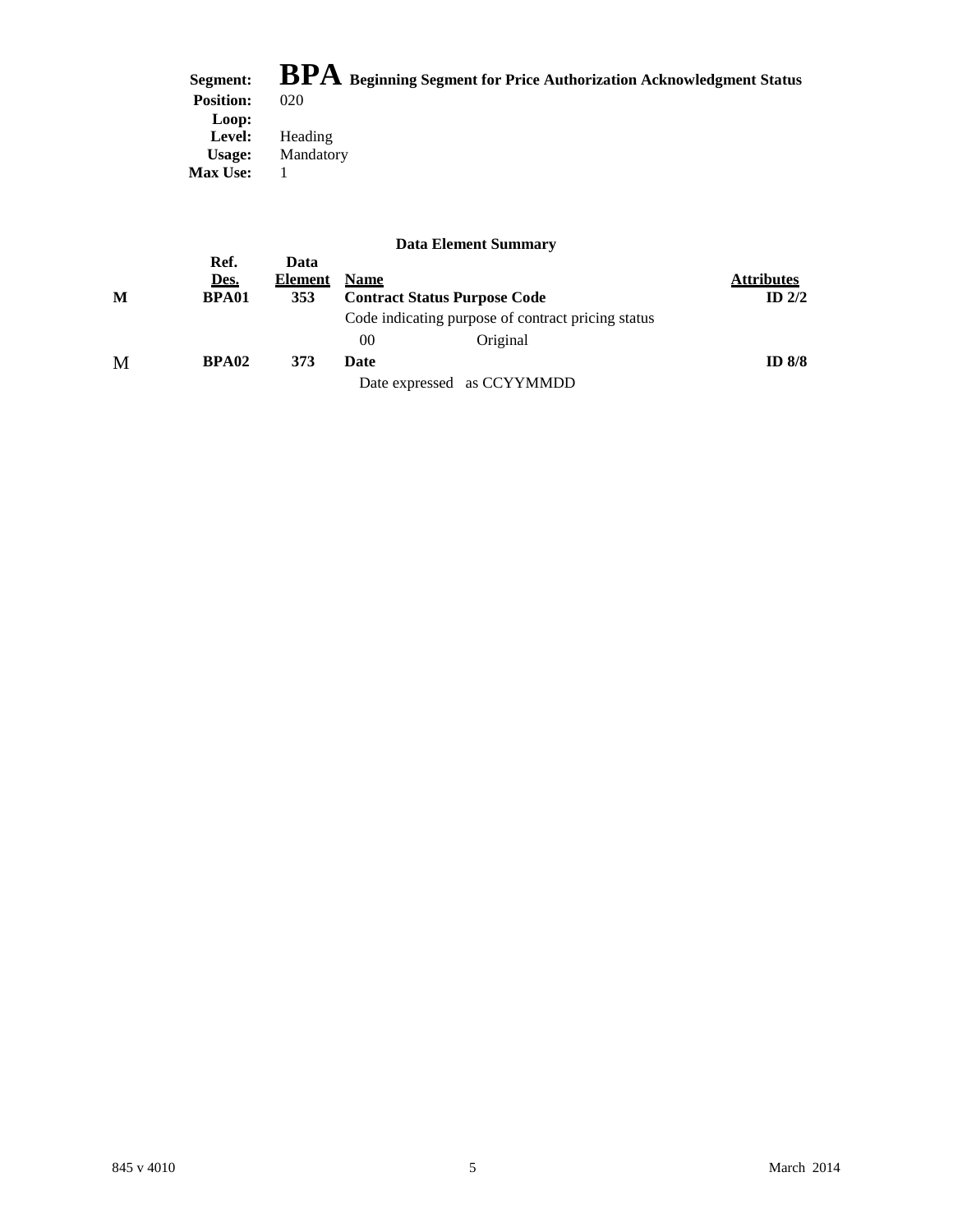| Segment:         | N1 Party Identification |
|------------------|-------------------------|
| <b>Position:</b> | 070                     |
| Loop:            | N1                      |
| Level:           | Header                  |
| Usage:           | Mandatory               |
| <b>Max Use:</b>  | $\mathcal{D}$           |
|                  |                         |

|          | Ref.                | Data                 | $\boldsymbol{\nu}$ and $\boldsymbol{\Pi}$ and $\boldsymbol{\nu}$ beginning $\boldsymbol{\eta}$ |                               |
|----------|---------------------|----------------------|------------------------------------------------------------------------------------------------|-------------------------------|
| M        | Des.<br><b>N101</b> | <b>Element</b><br>98 | <b>Name</b><br><b>Entity Identifier Code</b>                                                   | <b>Attributes</b><br>ID $2/3$ |
|          |                     |                      | $'DB'$ – Distributor<br>'MF' – Manufacturer                                                    |                               |
| M        | N <sub>102</sub>    | 93                   | <b>Name</b>                                                                                    | <b>AN 1/60</b>                |
| $\Omega$ | N <sub>103</sub>    | 66                   | <b>Identification Code Qualifier</b>                                                           | ID $2/2$                      |
|          |                     |                      | $91'$ – Assigned by seller<br>$92'$ – Assigned by buyer                                        |                               |
| $\Omega$ | N <sub>104</sub>    | 67                   | <b>Identification Code</b>                                                                     | AN 1/15                       |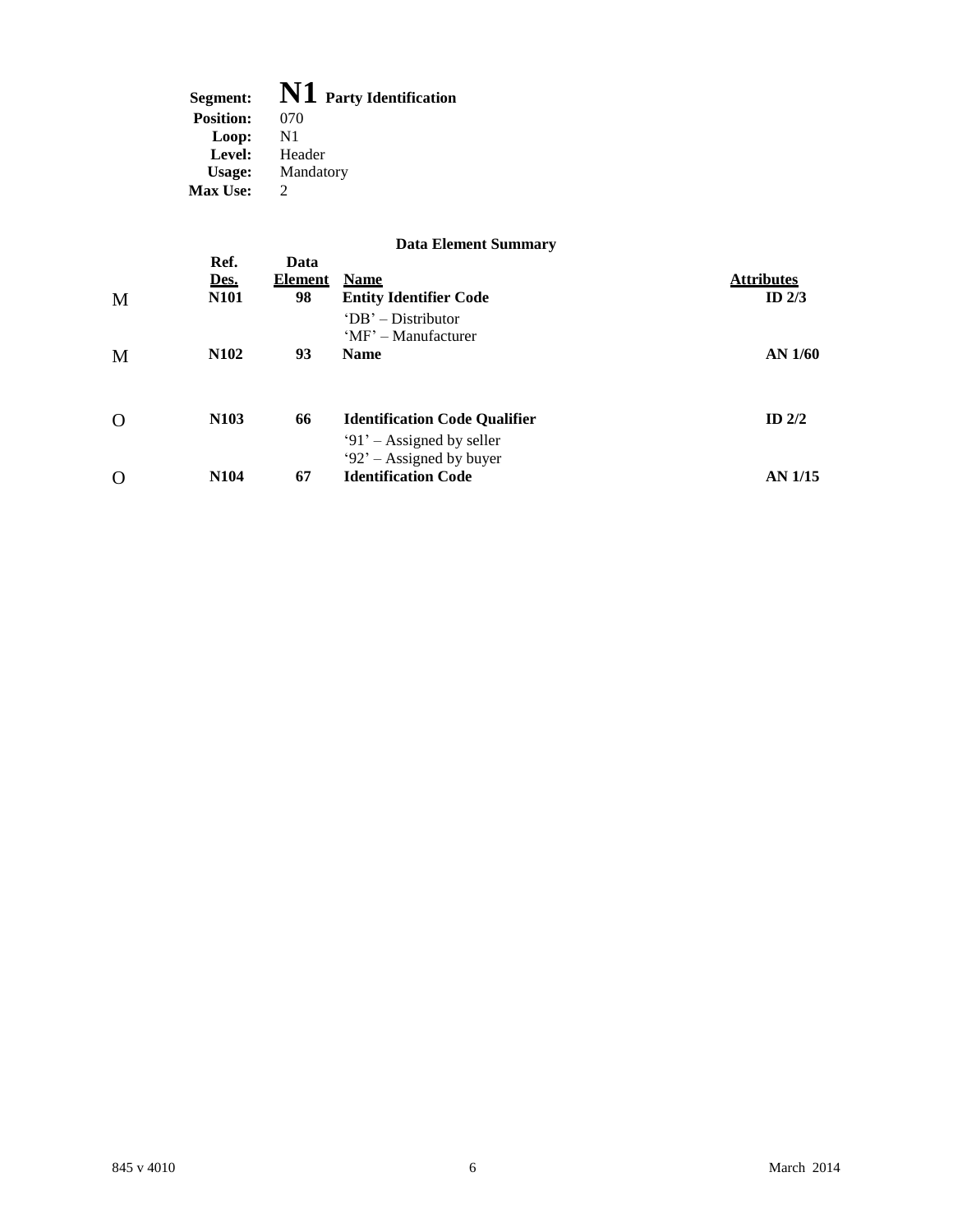## **Segment:CON Contract Number Detail**

| <b>Position:</b> | 010       |
|------------------|-----------|
| Loop:            | CON       |
| Level:           | Detail    |
| Usage:           | Mandatory |
| Max Use:         | ı         |

|                                   |                               | раца елениент эмпинат у                                          |                               |
|-----------------------------------|-------------------------------|------------------------------------------------------------------|-------------------------------|
| Ref.<br>Des.<br>CON <sub>01</sub> | Data<br><b>Element</b><br>128 | <b>Name</b><br><b>Reference Number Qualifier</b>                 | <b>Attributes</b><br>ID $2/3$ |
|                                   |                               | 'PR' – Price Quote Number                                        |                               |
| CON <sub>02</sub>                 | 127                           | <b>Reference Number</b>                                          | AN 1/30                       |
| CON <sub>03</sub>                 | 846                           | <b>Contract Status Code</b>                                      | ID $2/2$                      |
|                                   |                               | $^{\circ}$ OC' – Original Contract<br>'VA' – Valid Open Contract |                               |
|                                   |                               |                                                                  |                               |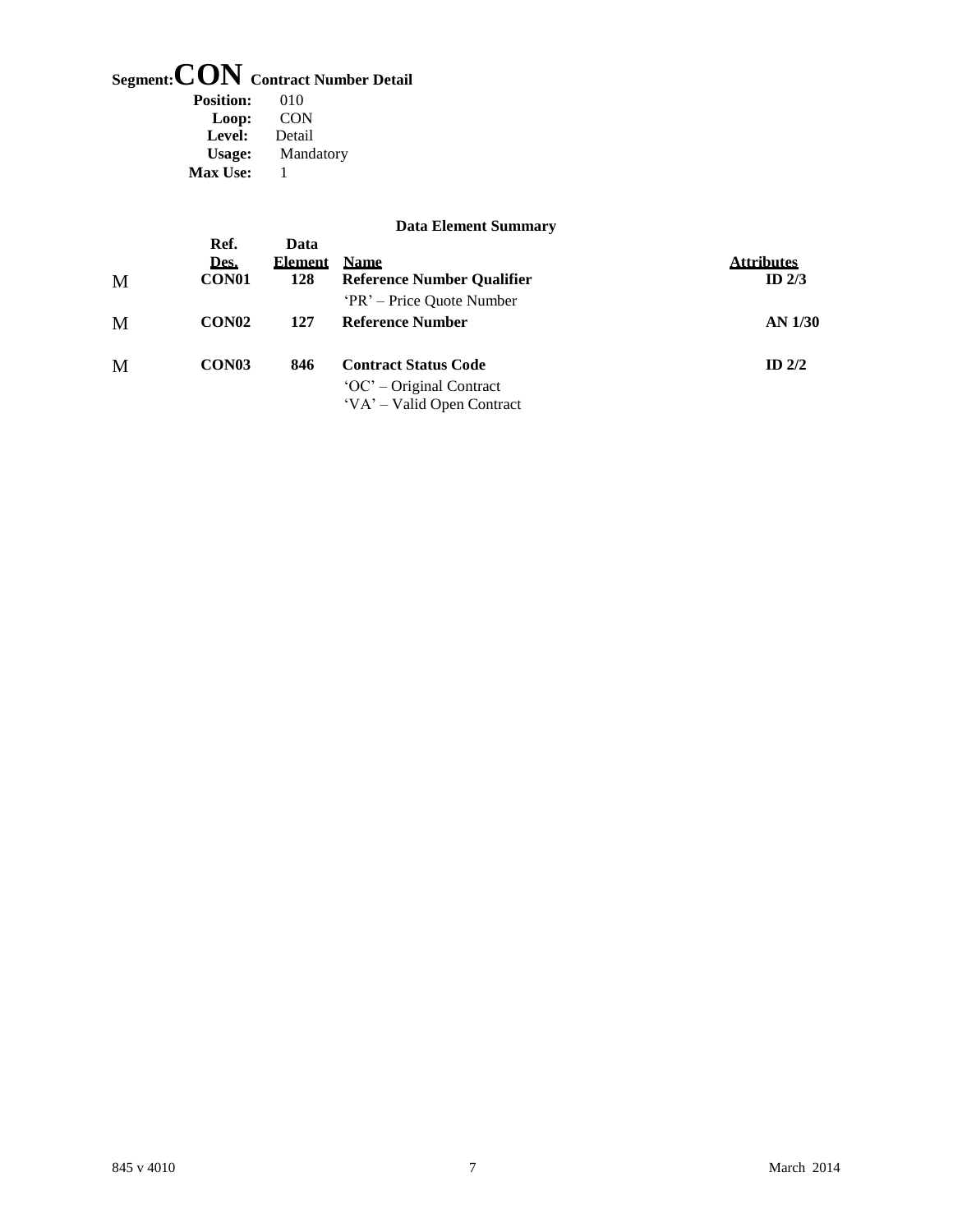## **Segment:N1 Party Identification**

| 050            |
|----------------|
| $\mathbf{N}$ 1 |
| Detail         |
| Mandatory      |
| ı              |
|                |

|   |                             |                       | <b>Data Element Summary</b>                                       |                               |
|---|-----------------------------|-----------------------|-------------------------------------------------------------------|-------------------------------|
| M | Ref.<br>Des.<br><b>N101</b> | Data<br>Element<br>98 | <b>Name</b><br><b>Entity Identifier Code</b>                      | <b>Attributes</b><br>ID $2/3$ |
| M | <b>N102</b>                 | 93                    | $'BY' - Buyer/Customer$<br><b>Name</b>                            | $AN$ 1/60                     |
| M | N <sub>103</sub>            | 66                    | <b>Identification Code Qualifier</b><br>$92'$ – Assigned by buyer | ID $2/2$                      |
| M | N <sub>104</sub>            | 67                    | <b>Identification Code</b><br>Buyer's Customer Number             | <b>AN 1/15</b>                |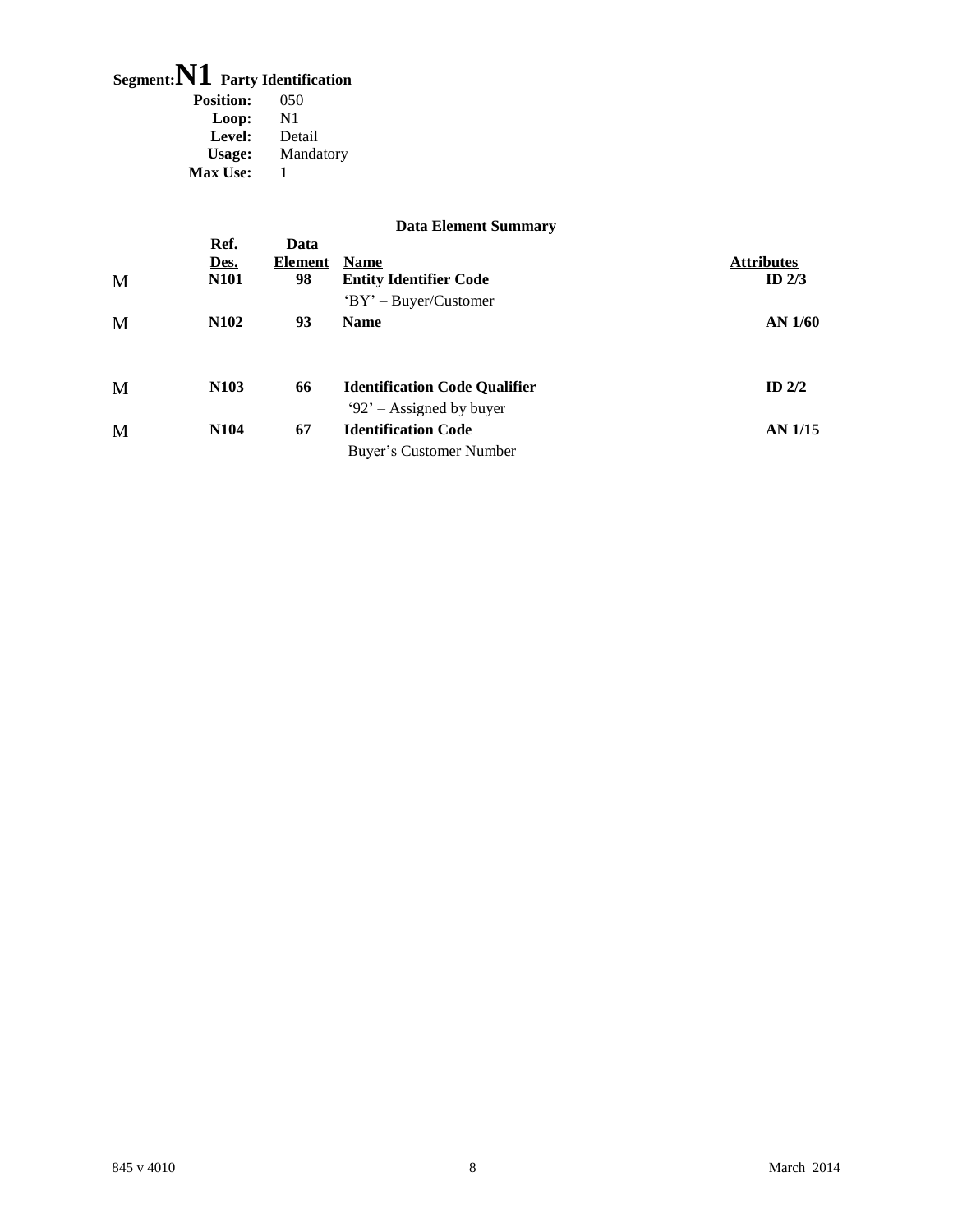# **Segment:PAD Product Adjustment Detail**

| <b>Position:</b> | 120        |
|------------------|------------|
| Loop:            | <b>PAD</b> |
| Level:           | Detail     |
| Usage:           | Optional   |
| <b>Max Use:</b>  | ı          |

| <b>Data Element Summary</b> |  |
|-----------------------------|--|
|-----------------------------|--|

|                   |         | рата еленісін әйіншаг у           |                   |
|-------------------|---------|-----------------------------------|-------------------|
| Ref.              | Data    |                                   |                   |
| Des.              | Element | <b>Name</b>                       | <b>Attributes</b> |
| PAD01             | 350     | <b>Assigned Identification</b>    | ID $1/20$         |
| PAD <sub>02</sub> | 521     | <b>Product Transfer Type Code</b> | ID $2/2$          |
|                   |         | 'SD' – Ship & Debit Sale          |                   |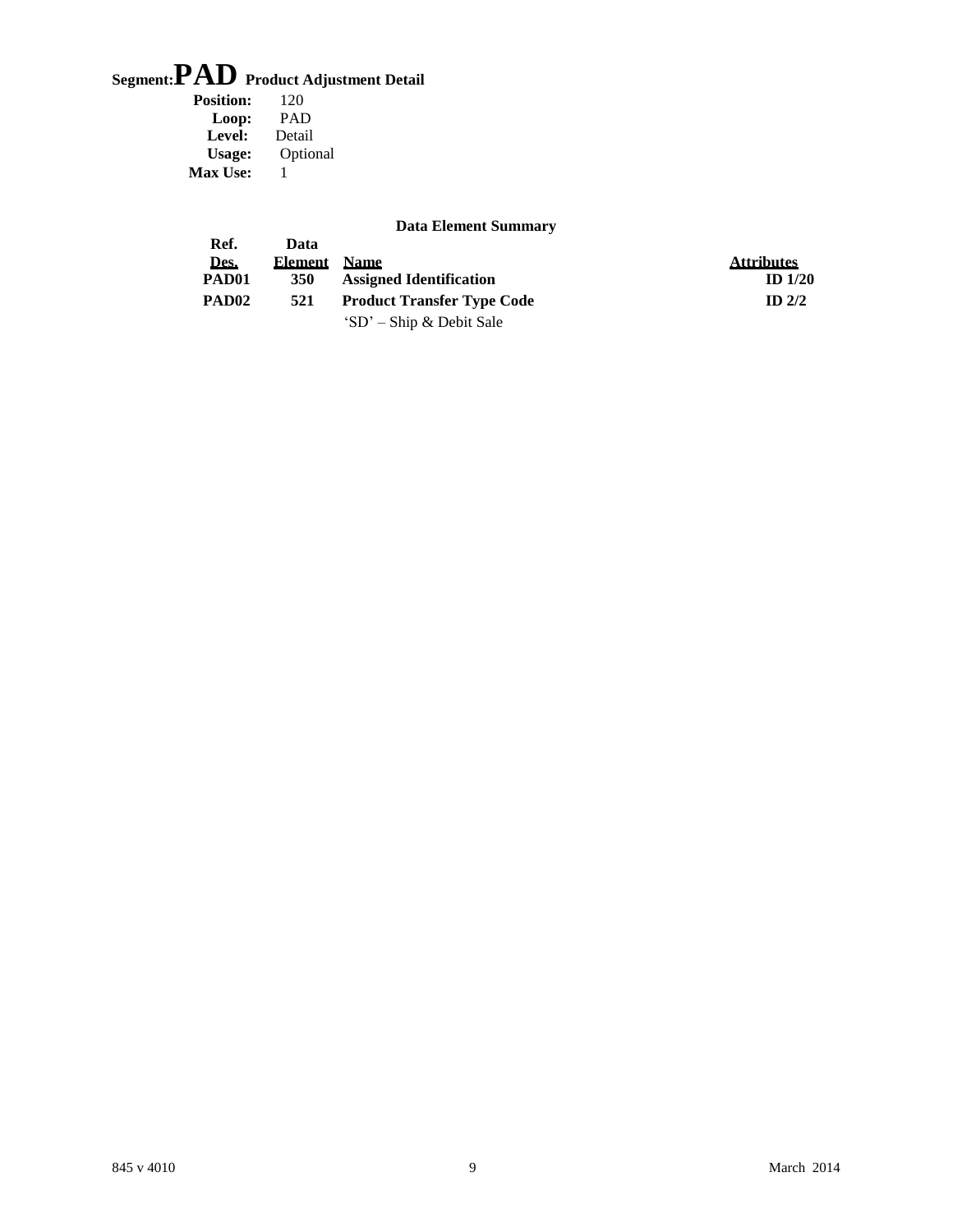### **Segment:UIT Unit Detail**

| <b>Position:</b> | 160        |
|------------------|------------|
| Loop:            | <b>PAD</b> |
| Level:           | Detail     |
| Usage:           | Mandatory  |
| <b>Max Use:</b>  | >1         |

|   |                                   |                                       |                                                                   | <b>Data Element Summary</b>                                                       |                               |
|---|-----------------------------------|---------------------------------------|-------------------------------------------------------------------|-----------------------------------------------------------------------------------|-------------------------------|
| M | Ref.<br>Des.<br>UIT <sub>01</sub> | Data<br><b>Element</b><br><b>C001</b> | <b>Name</b><br><b>Composite Unit of Measure</b>                   |                                                                                   | <b>Attributes</b><br>ID $2/2$ |
|   |                                   |                                       | $E$ A'<br>PC<br>'FT'<br>$^{\circ}MR^{\prime}$                     | Each<br>Piece<br>Foot<br>Meter                                                    |                               |
| M | <b>UIT02</b>                      | 212                                   | <b>Unit Price</b><br>Item Price                                   |                                                                                   | AN 1/14                       |
| M | <b>UIT03</b>                      | 639                                   | <b>Basis of Unit Price Code</b><br>'RE'<br>'LE'<br>'QT'<br>(also) | <b>Resale Price</b><br><b>Book Price</b><br><b>Agreement Price</b>                | ID $2/2$                      |
|   |                                   |                                       | 'RT'<br>$^{\circ}RM^{\circ}$<br>C A<br>'QT'                       | Retail per Hundred<br>Retail per Thousand<br><b>Catalog Price</b><br>Quoted Price |                               |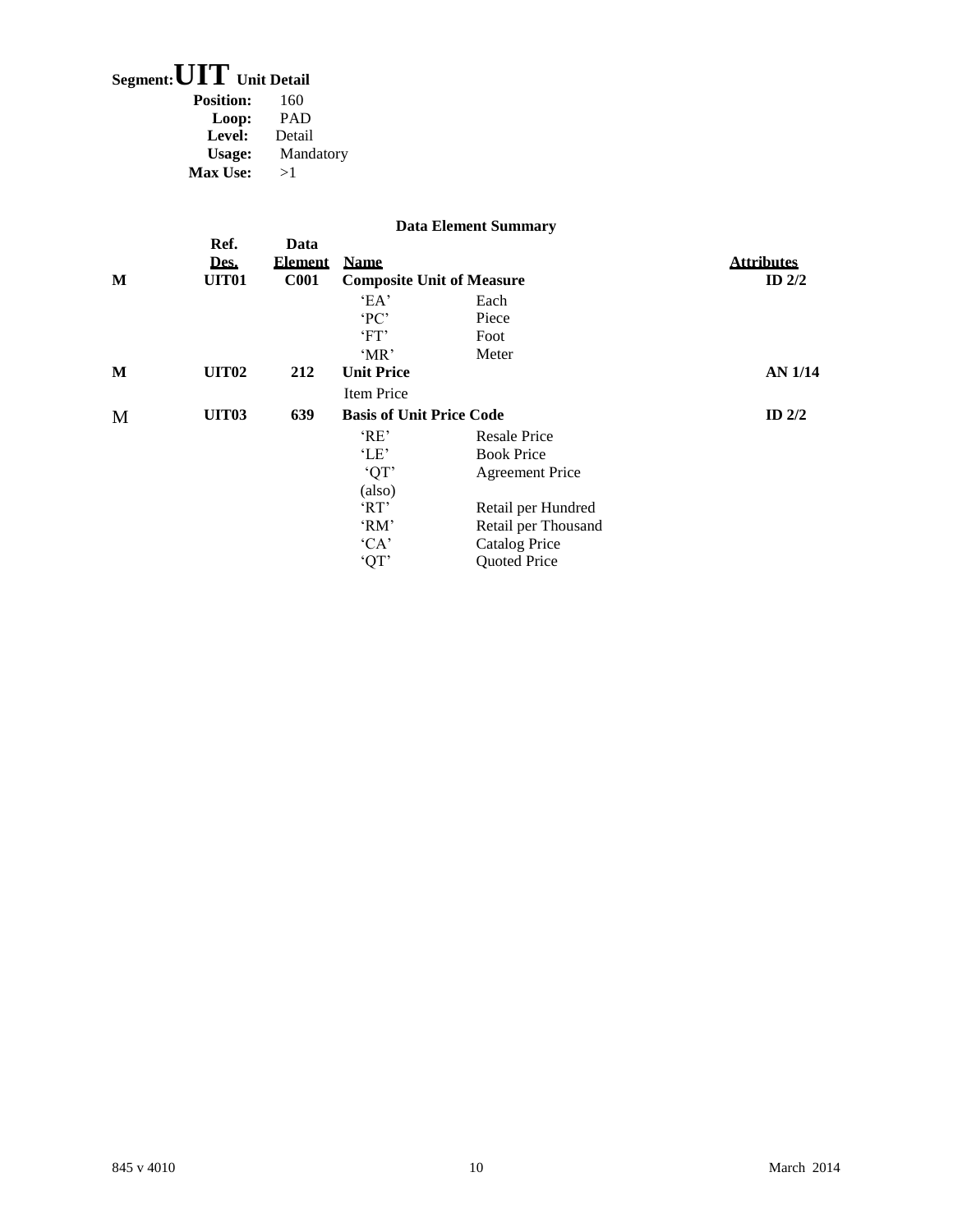# **Segment:QTY Quantity Information**

| 170        |
|------------|
| <b>PAD</b> |
| Detail     |
| Mandatory  |
| >1         |
|            |

|   |                       |                               |                                          | <b>Data Element Summary</b> |                               |
|---|-----------------------|-------------------------------|------------------------------------------|-----------------------------|-------------------------------|
| М | Ref.<br>Des.<br>OTY01 | Data<br><b>Element</b><br>673 | <b>Name</b><br><b>Quantity Qualifier</b> |                             | <b>Attributes</b><br>ID $2/2$ |
|   |                       |                               | $^{\circ}38'$                            | Original Quantity           |                               |
| М | QTY <sub>02</sub>     | 380                           | $^440'$<br>Ouantity                      | <b>Remaining Quantity</b>   | AN 1/15                       |
|   |                       |                               | Item Price                               |                             |                               |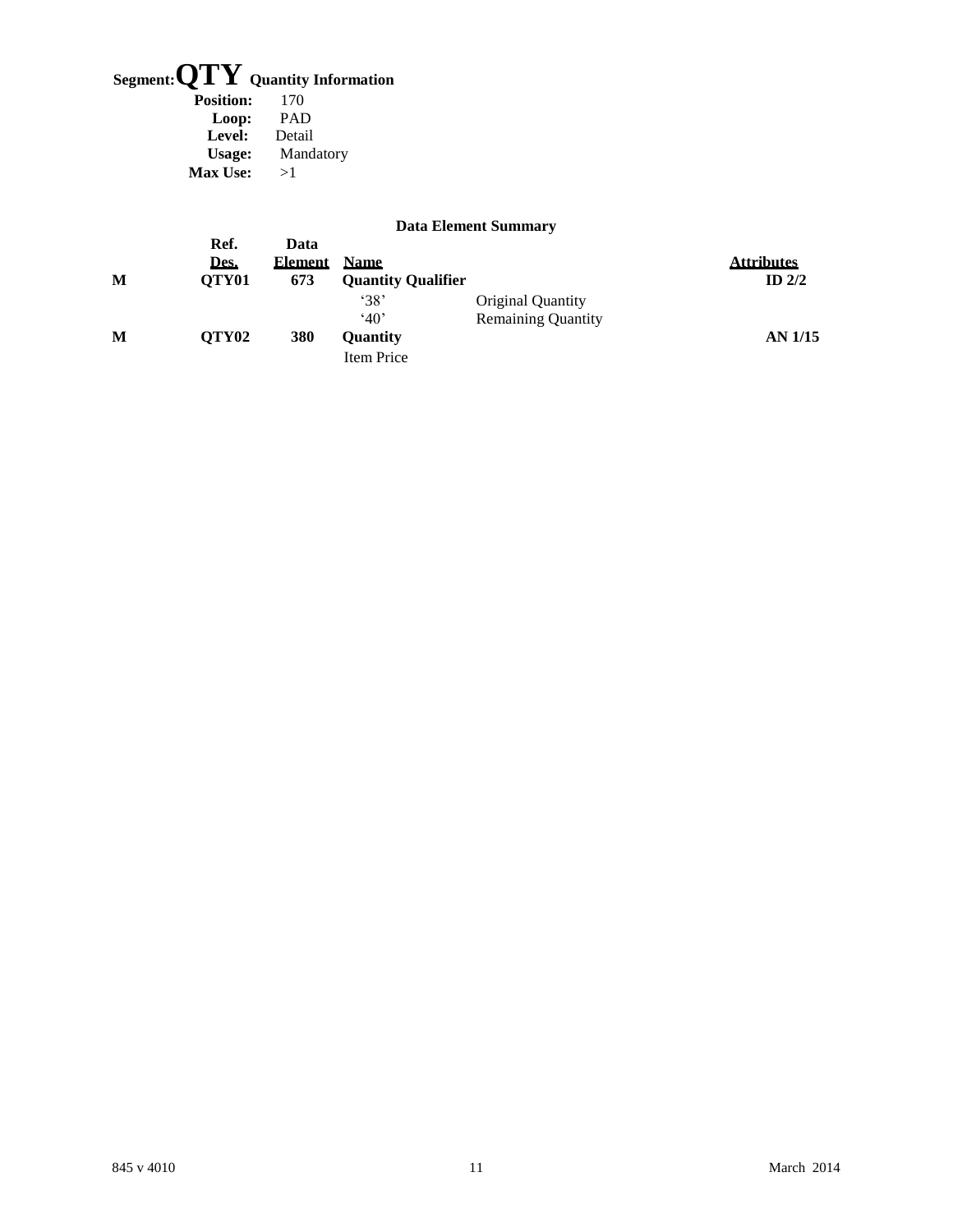## **Segment:CUR Currency**

| <b>Position:</b> | 190        |
|------------------|------------|
| Loop:            | <b>PAD</b> |
| Level:           | Detail     |
| Usage:           | Optional   |
| <b>Max Use:</b>  |            |

| <b>Data Element Summary</b> |  |
|-----------------------------|--|
|-----------------------------|--|

|              |                 |                               | Dana Enchichte Dumman                                                       |                   |
|--------------|-----------------|-------------------------------|-----------------------------------------------------------------------------|-------------------|
| Ref.<br>Des. | Data<br>Element | <b>Name</b>                   |                                                                             | <b>Attributes</b> |
| <b>CUR01</b> | 98              | <b>Entity Identifier Code</b> |                                                                             | $ID$ 2/3          |
|              |                 | $^{\circ}$ SE'                | <b>Selling Party</b>                                                        |                   |
| <b>CUR02</b> | 100             | <b>Currency Code</b>          |                                                                             | ID <sub>3/3</sub> |
|              |                 |                               | Code (Standard ISO) for country in whose currency the charges are specified |                   |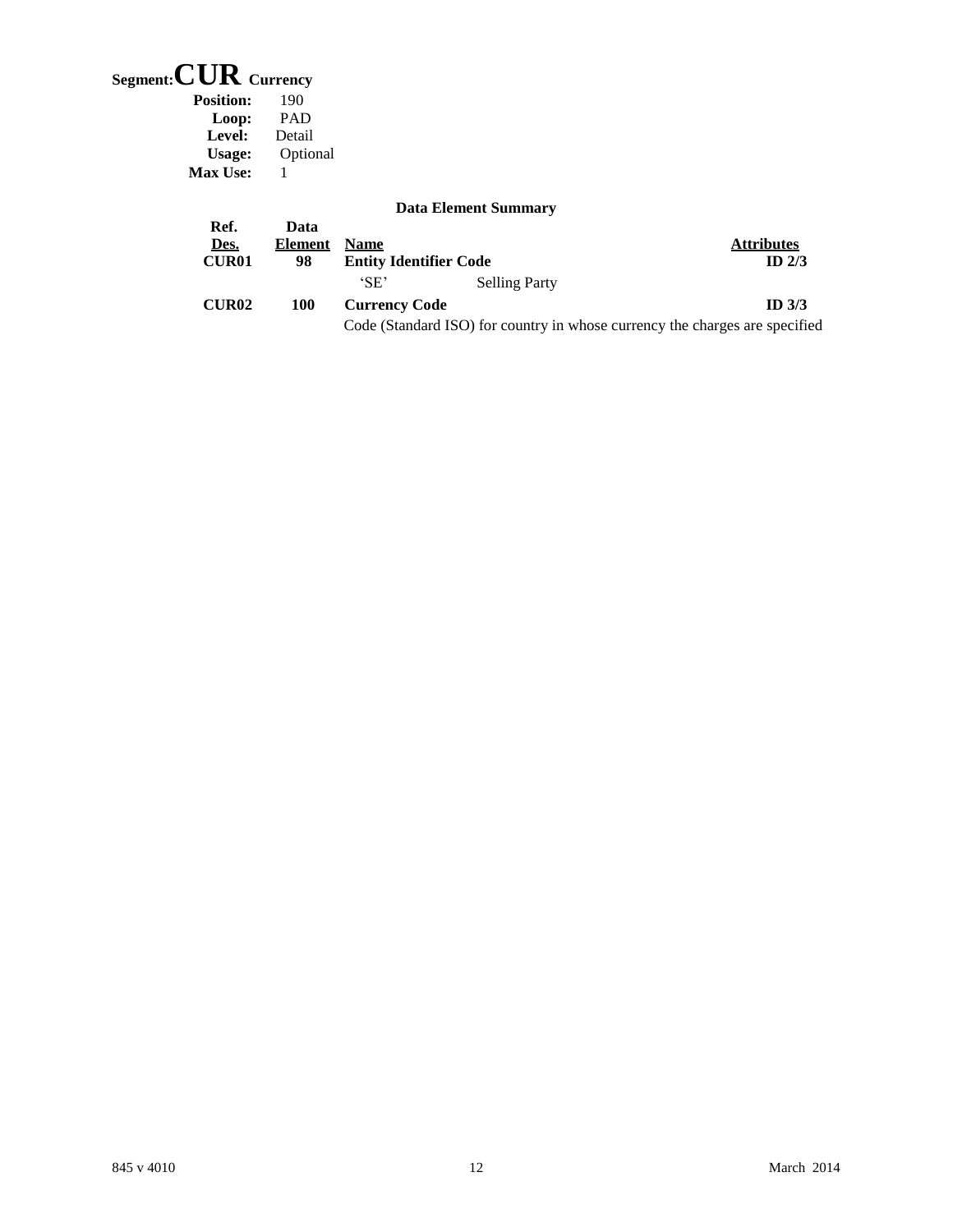### **Segment:DTM Date/Time Reference**

| 220        |
|------------|
| <b>PAD</b> |
| Detail     |
| Mandatory  |
| >1         |
|            |

|   |              |                        |                     | <b>Data Element Summary</b> |   |                   |
|---|--------------|------------------------|---------------------|-----------------------------|---|-------------------|
|   | Ref.<br>Des. | Data<br><b>Element</b> | <b>Name</b>         |                             |   | <b>Attributes</b> |
| M | DTM01        | 374                    | Date/Time Qualifier |                             | M | ID $3/3$          |
|   |              |                        | 007'                | <b>Effective Date</b>       |   |                   |
|   |              |                        | $^{\circ}$ 036'     | <b>Expiration Date</b>      |   |                   |
| M | DTM02        | 373                    | Date                |                             |   | <b>DT 8/8</b>     |
|   |              |                        |                     | Date expressed as CCYYMMDD  |   |                   |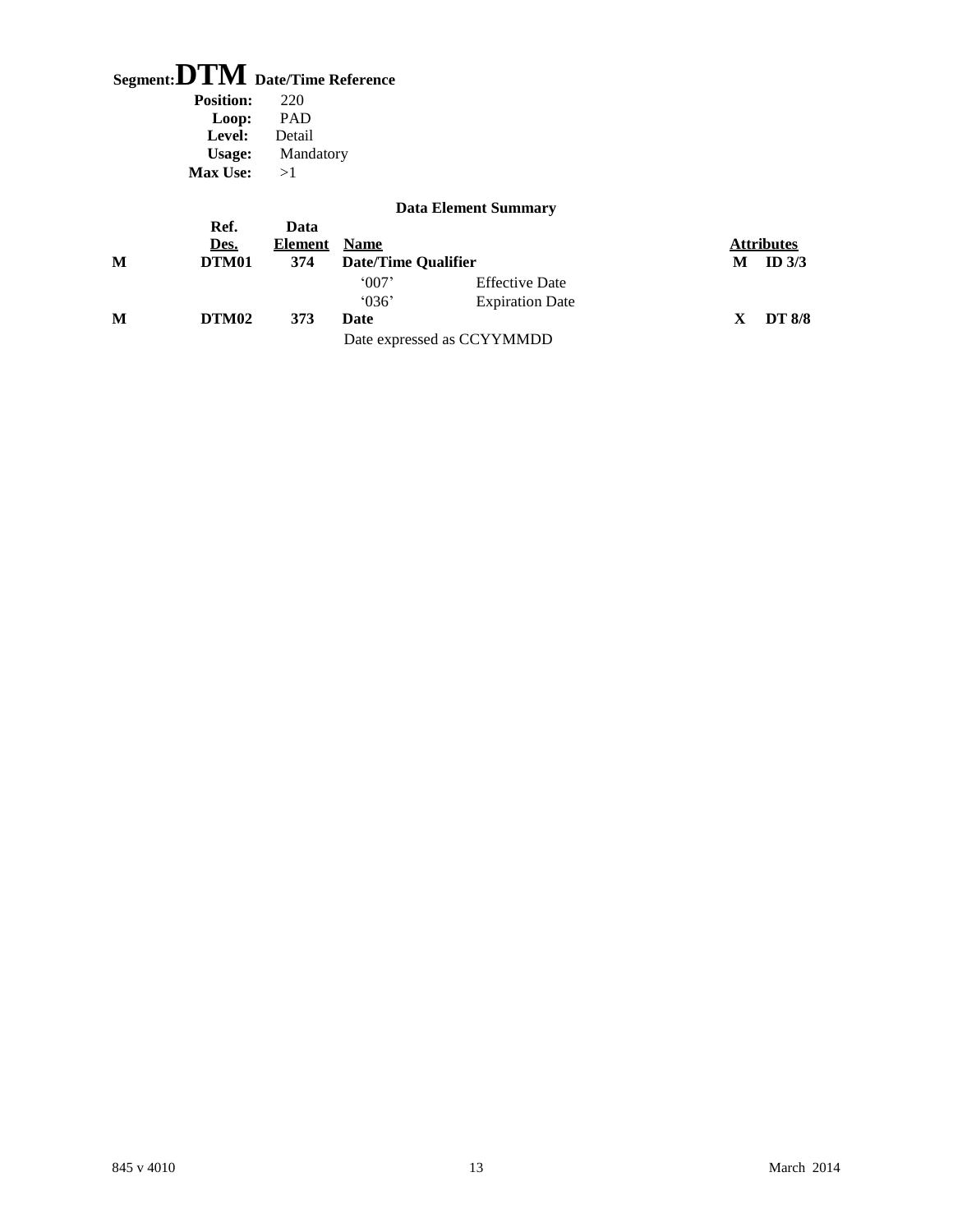## **Segment:LIN Item Identification**

| <b>Position:</b> | 230               |
|------------------|-------------------|
| Loop:            | <b>LIN</b> Level: |
|                  | Detail            |
| Usage:           | Mandatory         |
| Max Use:         | 1                 |
|                  |                   |

| M | Ref.<br>Des.<br>LIN02 | Data<br><b>Element</b><br>235 | <b>Name</b>                         | <b>Product/Service ID Qualifier</b>         | <b>Attributes</b><br>ID $2/2$ |
|---|-----------------------|-------------------------------|-------------------------------------|---------------------------------------------|-------------------------------|
|   |                       |                               | 'VP'                                | Vendor's (Seller's) Part Number             |                               |
| M | LIN03                 | 234                           | <b>Product/Service ID</b>           |                                             | <b>AN 1/48</b>                |
|   |                       |                               |                                     | Identifying number for a product or service |                               |
|   | LIN04                 | 235                           | <b>Product/Service ID Qualifier</b> |                                             | ID $2/2$                      |
|   |                       |                               | $^{\circ}BP'$                       | Buyer's Part Number                         |                               |
|   | LIN05                 | 234                           | <b>Product/Service ID</b>           |                                             | <b>AN 1/48</b>                |
|   |                       |                               |                                     | Identifying number for a product or service |                               |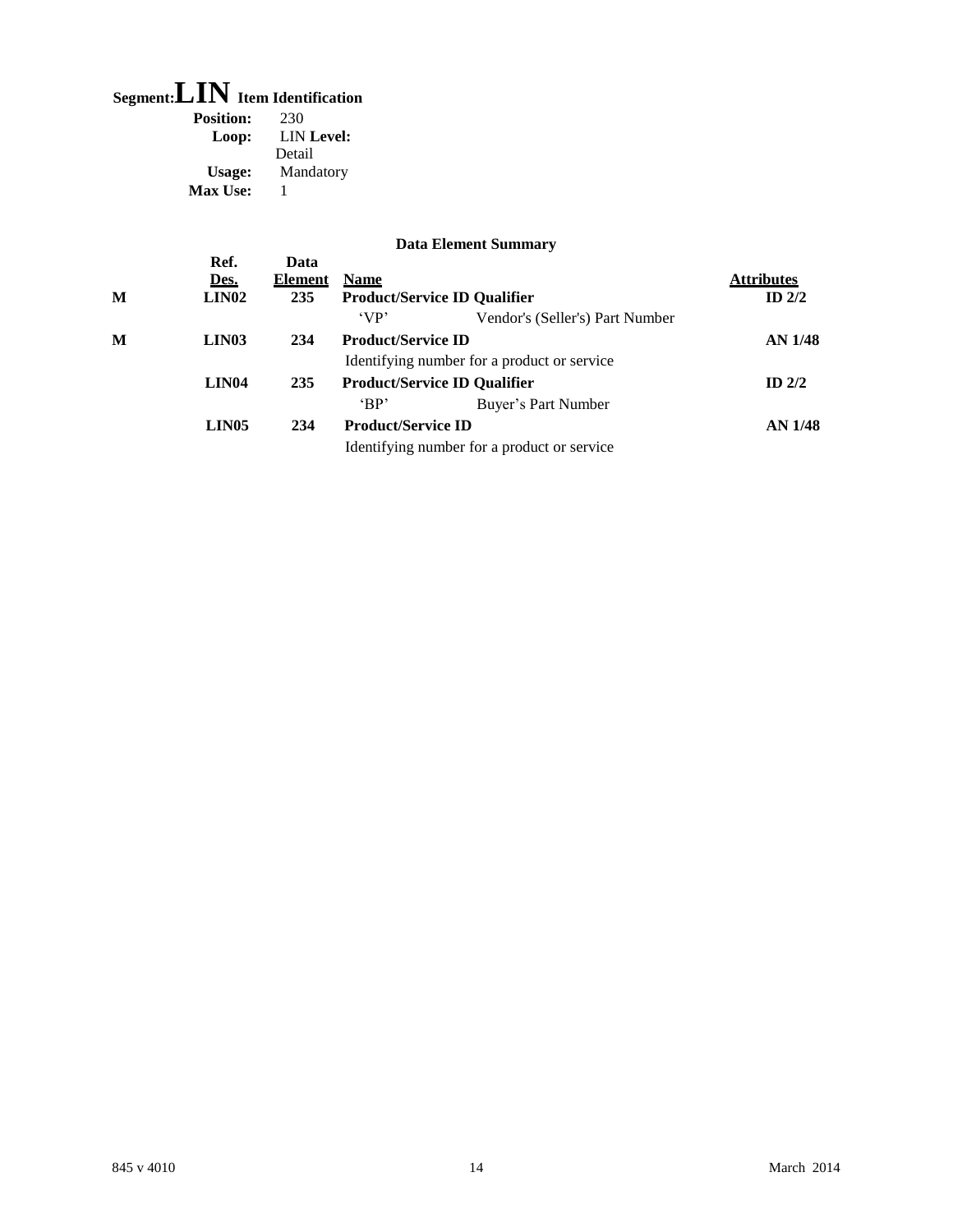**Segment: CTT Transaction Totals**<br>Position: 010 **Position:** Loop:<br>
Level: **Level:** Summary **Usage:** Mandatory **Max Use:** 1

|   | Ref.              | Data         |                                                       |                   |
|---|-------------------|--------------|-------------------------------------------------------|-------------------|
|   | Des.              | Element Name |                                                       | <b>Attributes</b> |
| м | CTT <sub>01</sub> | 354          | Number of Line Items                                  | N01/6             |
|   |                   |              | Total number of contract items in the transaction set |                   |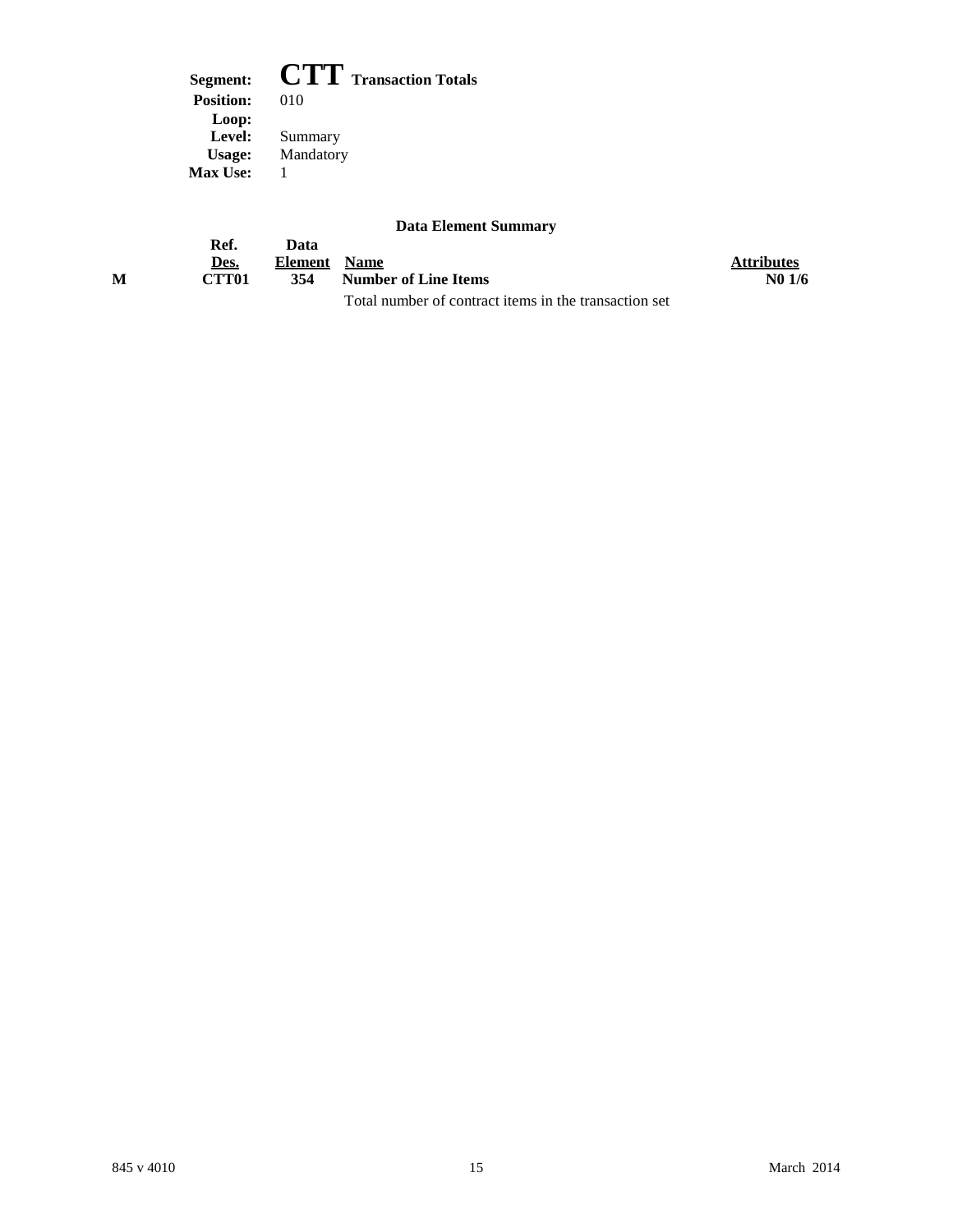**Segment: SE Transaction Set Trailer Position:** Loop:<br>
Level: **Level:** Summary **Usage:** Mandatory **Max Use:** 1

| M | Ref.<br>Des.<br><b>SE01</b> | Data<br><b>Element</b><br>96 | <b>Name</b><br><b>Number of Included Segments</b>                                                                                                                                                      | M | <b>Attributes</b><br>N01/10 |
|---|-----------------------------|------------------------------|--------------------------------------------------------------------------------------------------------------------------------------------------------------------------------------------------------|---|-----------------------------|
|   |                             |                              | Total number of segments included in a transaction set including ST and SE<br>segments                                                                                                                 |   |                             |
| M | SE <sub>02</sub>            | 329                          | <b>Transaction Set Control Number</b><br>AN 4/9<br>М<br>Identifying control number that must be unique within the transaction set<br>functional group assigned by the originator for a transaction set |   |                             |
|   |                             |                              | This must be the same number as is in the ST segment (ST02) for the<br>transaction set.                                                                                                                |   |                             |